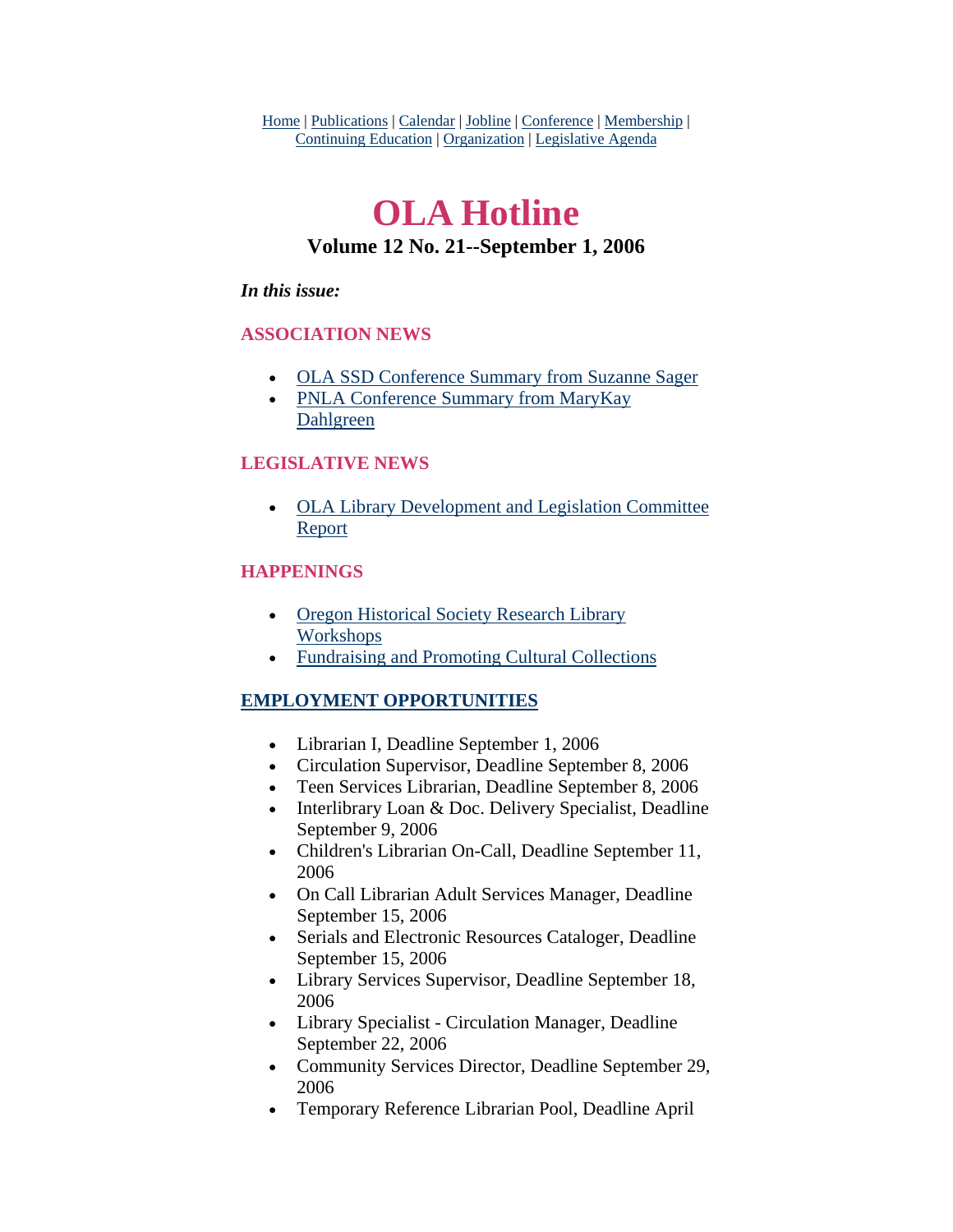30, 2007

- <span id="page-1-0"></span>• Proposals for Library Planning Service, Open Until Filled
- Manager of Libraries and Audiovisual Services, Open Until Filled
- Operations Service Specialist / Library Technician, Open Until Filled
- Library Technician II Information Technician, Open Until Filled
- Library Technician II Student Coordinator, Open Until Filled
- Analyst Programmer, Open Until Filled
- Library Assistant I, Part Time/ On-Call, Open Until Filled
- Manager Technical Services Department Temporary, Open Until Filled

#### **CALENDAR**

## **Association News**

#### **OLA SSD Conference Summary from Suzanne Sager**

The Support Staff Division's 12th annual conference, **Gateways 2006: Dream a Little** was held on July 21st at the Wittenberg Inn in Keizer, Oregon. There were 120 attendees and speakers that enjoyed relief from the hot weather inside the air-conditioned Wittenberg Inn. Dr. Larry D. Roper, Oregon State University, delivered the keynote titled "Making Dreams Real: Living an Appreciative Life." Dr. Roper provided insights into the importance of developing an appreciation for the gifts each of us possess. He also challenged us to consider our dreams and the possibilities towards which we might live. Dr. Roper's PowerPoint presentation is available on the [SSD website](http://library.willamette.edu/ssd/conference/). Conference attendees were treated to a special lunch speaker, Nancy Pearl - librarian, best- selling author, book reviewer and the model for the librarian action figure. She spoke on the pleasures and perils of a life of reading as well as her love of reading and the writing of her books: Book Lust, More Book Lust, and Book Crush.

Libraries today have advanced technologically and the conference offered several sessions that focused on these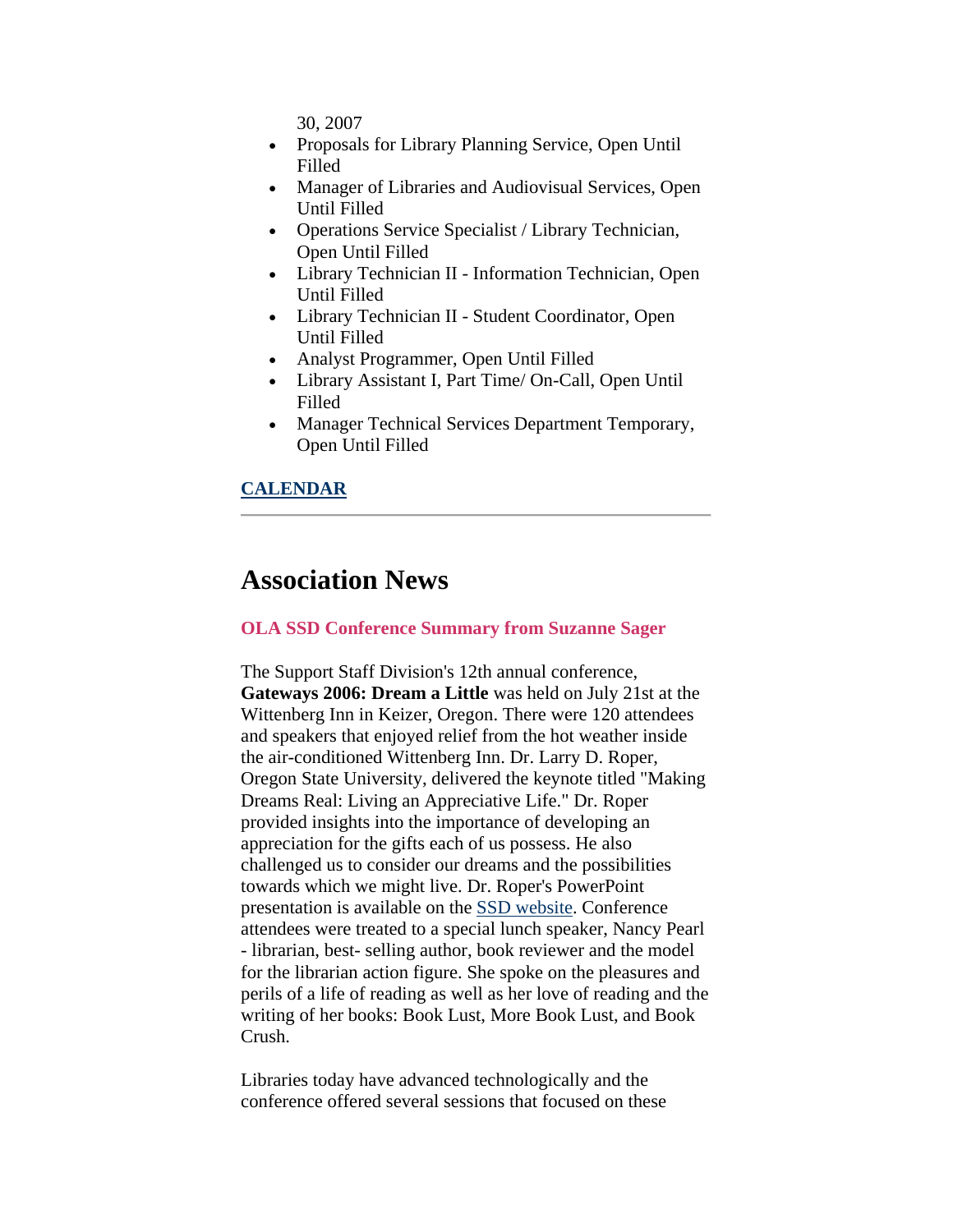technologies. Rick Newell, OCLC Western Service Center presented "Showboating FRBR (and we don't mean Edna!): Functional requirements for bibliographic records." This session gave both public and technical services staff a basic understanding of FRBR. It also included a demonstration of how Open WorldCat and FirstSearch use FRBR concepts to organize large sets of search results. Bill Kelm, Willamette University, showed participants how to do better searches using their favorite search engines in his session titled "Searching Intelligently: It's no longer a nightmare." Caleb Tucker-Raymond, Multnomah County Library, presented an informative session on L-net, a live virtual reference service that was begun in April 2003 and has helped over 20,000 patrons get answers to reference questions. Anne-Marie Deitering, Oregon State University, and Rachel Bridgewater, Washington State University, presented The Read/Write Web: Understanding Social Software. This session focused on how social, dynamic technologies like blogs and wikis have moved into the mainstream. They offered new and interesting ways to communicate with our users and with each other. This session also provided an overview of services and technologies associated with "Web 2.0" and looked at potential applications for libraries.

Ann C. Schauber, Oregon State University presented a twopart session on Sharpening our ability to see differences. In it she explained how each of us has our own set of beliefs, values, norms, and traditions that make up how we view the world, which becomes the "software" that runs how we see and interact with others. Not everyone is running the same "software" programs. This session questioned the different software programs (also called cultures) and what happens when two people with difference operating systems have to work together.

Leigh Anne Jasheway-Bryant presented "Change can be a dream or a nightmare: you get to choose", an interactive session on changing your perspective about change. Leigh Anne Jasheway-Bryant is a stress management and humor expert, comedy writer, stand-up comic and comedy instructor/coach. She has also published thirteen books and writes regularly for The Comic News, Diet & Fitness, and Low Carb Energy. Kristen Kern, Portland State University, and Judith Norton, Oregon Health and Sciences University, presented an informative and timely session titled "It's not IF, but WHEN: Basics of emergency preparedness in your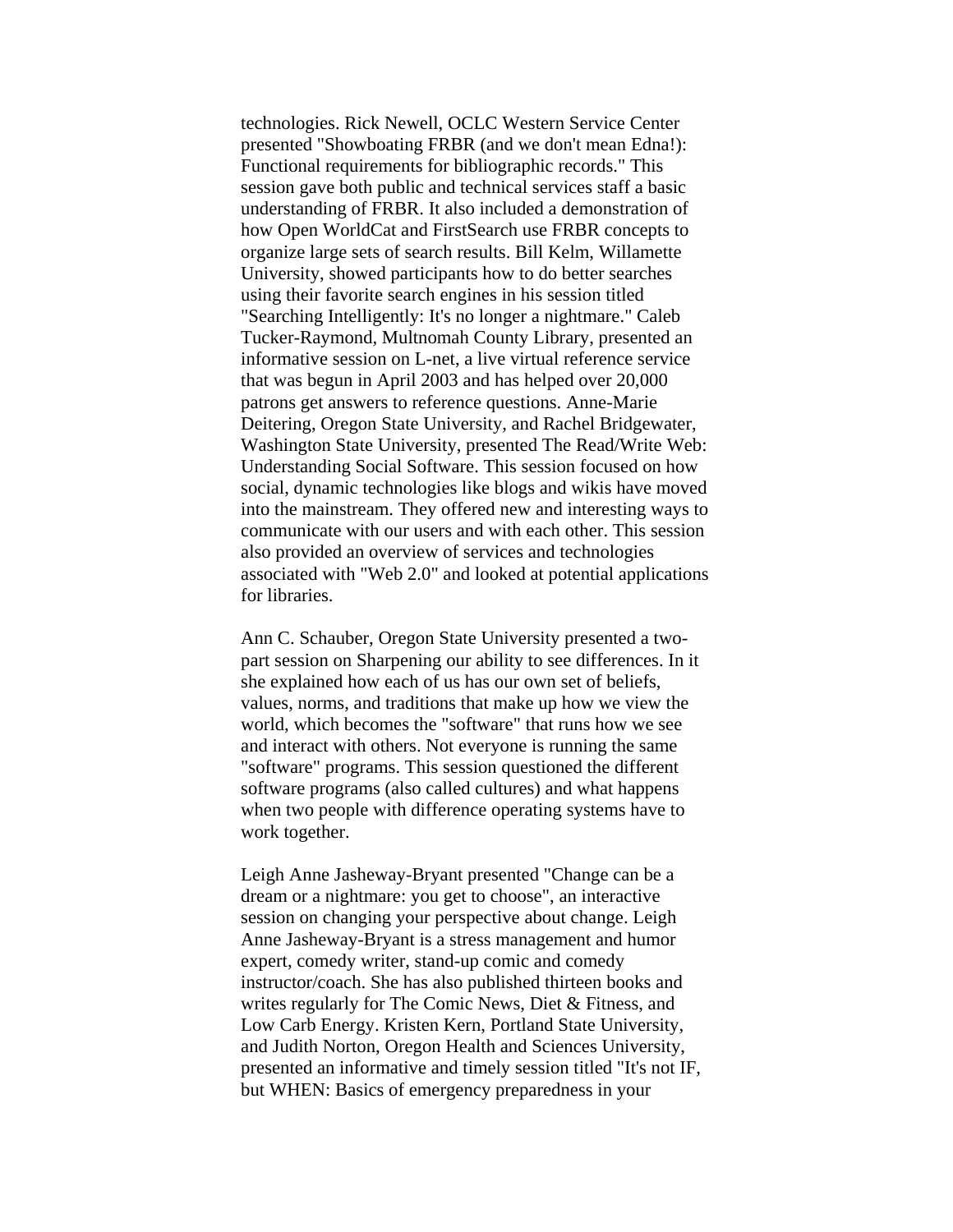<span id="page-3-0"></span>library." In this session, Kristen and Judith offered a broad overview of emergency preparedness, response and recovery tailored to the unique needs of libraries. They also included an introduction to disaster plan templates and the critical primary elements and priorities for emergency response and recovery.

Kristine Kathryn Rusch was our featured author at the conference. She writes in many genres under many names and often writes about discrimination and racism, particularly in her mystery books written under Kris Nelscott. She talked about writing using various points of view, the business of writing and reading, and how books are related to modern life. As an added bonus, Kristine was joined by her husband, Dean Wesley Smith who is also a well-known author. They have also written several books together under the name of Sandy Schofield.

The following Sponsors helped to make the conference special: American Library Association, Al's Garden Center in Woodburn, Baker & Taylor, Books in Motion, Emporia State University, Innovative Interfaces, OCLC Pacific, Pacific Coast Restaurants, Pacific University Hawaiian Club, Powell's Books, Shari's Corporation, Starbucks Coffee, Stash Teas, Sylvia Beach Hotel, and Woodburn Company Stores. Ronald Bonney of Estacada donated a birdhouse that he built and Donna Worley donated several Tupperware gift baskets that she created. This year's conference also included two scholarship raffle baskets: a Chocolate Lovers Delight Basket and Sweet Dreams Basket. The raffle baskets were created by Kay Brooks, Sonja Patzer, Suzanne Sager, and Teresa Stapelberg. The money raised from the baskets will go towards scholarships for support staff.

The 13th annual conference is scheduled to be held in Wilsonville, Oregon.

#### **PNLA Conference Summary from MaryKay Dahlgreen**

The 2006 Pacific Northwest Library Association (PNLA) Annual Conference was held August 9-12 in Eugene at the Valley River Inn. Over 250 people attended the Conference which included a full day pre- conference co-sponsored by OLA, "Taking Charge of the Customer Service Experience" and a half-day workshop presented by Paige Bentley of the Deschutes Public Library, "Poems, Picasso, and Programs: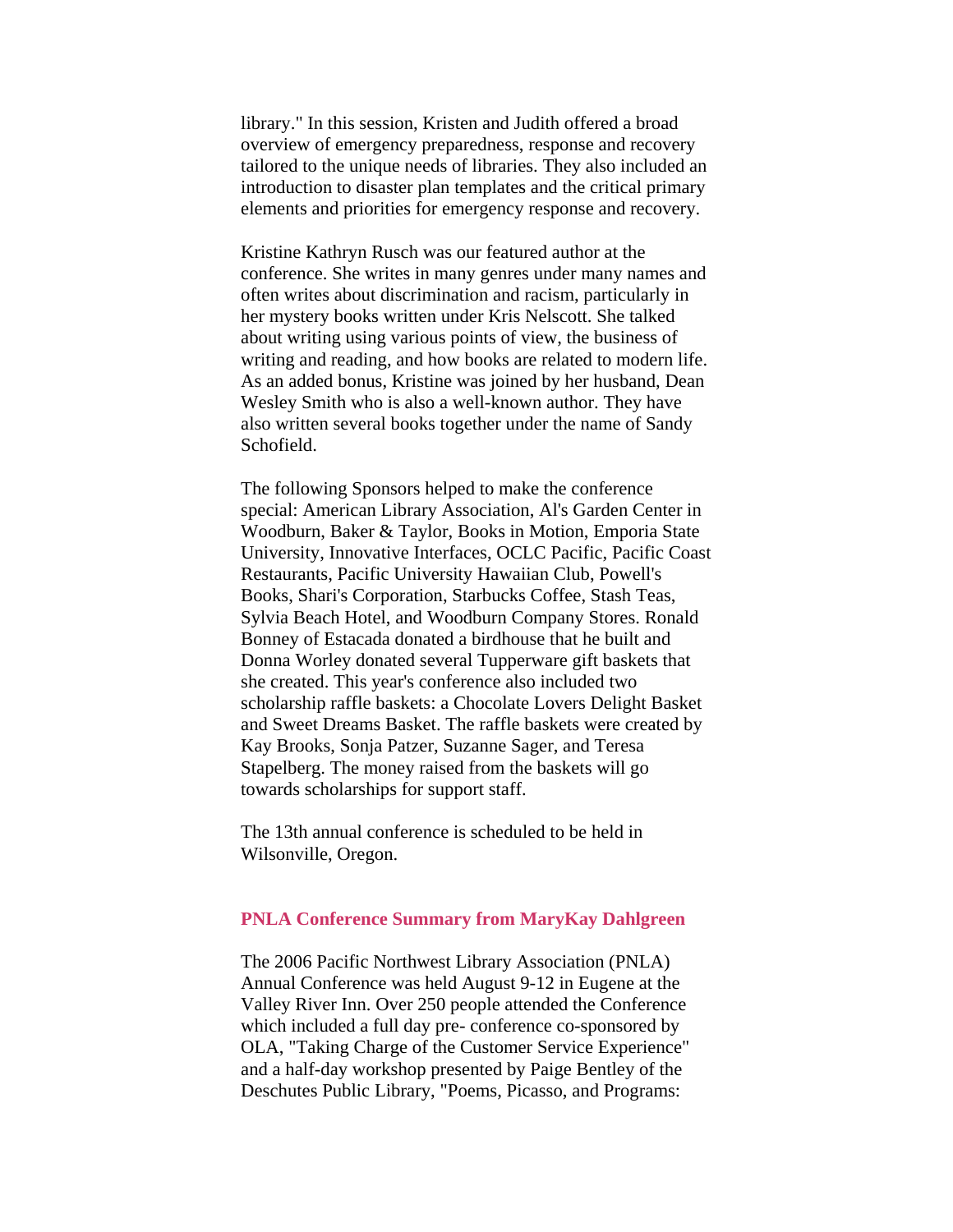Introducing Art and Poetry to Children," which included lots of hands-on messiness. Twenty-five vendors exhibited their wares and several contributed funding for other Conference activities.

Shannon Applegate, a descendent of Oregon Trail pioneers, and Esther Stuzman, Coos and Komemma Kalapuya, were our keynote speakers Wednesday evening. They shared insights into their long friendship based on shared family experiences in the Yoncalla, Oregon area and their respect for each other's ways of seeing. Conference goers were treated to a reception at the Eugene Public Library, which included tours of the very beautiful, very high tech library and cakes from a local patisserie, Sweet Life.

Thursday and Friday sessions varied from book discussion groups to collaborative tools in library service to leadership to reader's advisory. Responses to evaluations indicated that there was something for everyone. Thursday evening the Corks/Cans/Pop event took participants to the Eugene Wine Cellar in downtown Eugene. In the tasting room and barrel room of this urban wine cellar participants drank, ate, and caught up with one another.

PNLA held a silent auction during the conference and raised over \$900 for the PNLA Intellectual Freedom Fund. A membership meeting was held after breakfast on Friday morning and was followed by a BYOB (bring your own tote bag) contest that highlighted the recycled and reused conference and other tote bags that participants were encouraged to bring rather than using new bags. Prizes were given for "most far out bag", "oldest bag" and "grooviest bag". The competition was fierce.

Guest authors spoke at both Thursday and Friday lunches. Craig Lesley, a well-respected and well-loved Oregon author, spoke about his new memoir, Burning Fence, which details his growing up years in Oregon. The YRCA Luncheon speaker was Linda Crew, from Corvallis, who told the fascinating story of researching and writing her prize winning book about a journey on the Oregon Trail, A Heart for Any Fate.

Banquet attendees were treated to the music of Mason Williams (of Classical Gas fame, for those of you old enough to remember) and four of his friends after dinner. The music ranged from folk to jazz to country and even included a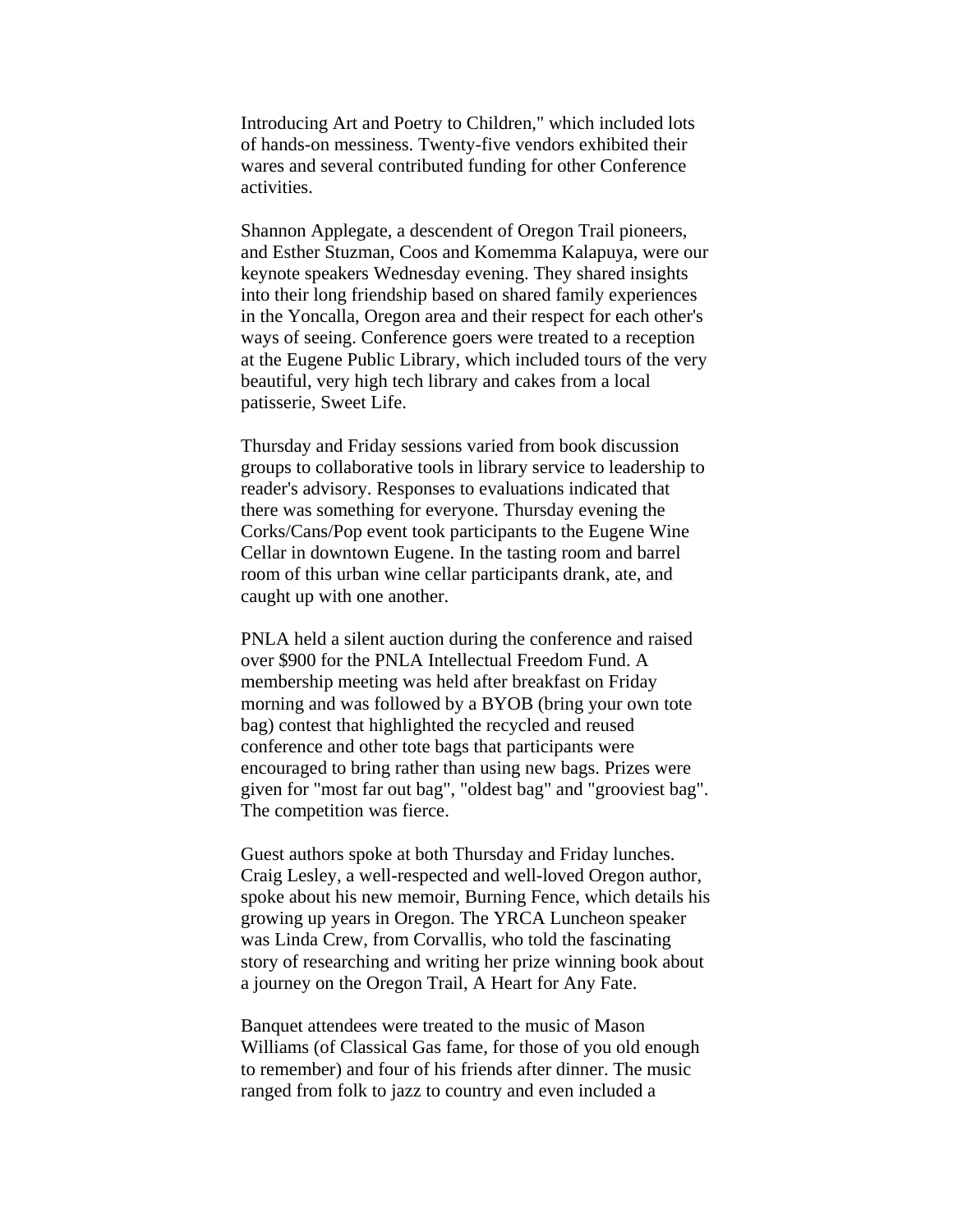<span id="page-5-0"></span>special song for us librarians.

On Saturday morning a small number of intrepid conference goers went for a rafting trip on the McKenzie River and in the afternoon several people visited and tasted at two of Eugene's premier wineries.

Next year, PNLA will host their conference on August 8-11, 2007, in Edmonton, Alberta.

### **Legislative News**

#### **OLA Library Development and Legislation Committee Report**

As election session approaches, the OLA Library Development and Legislation Committee wanted to alert all members to the latest version of OLA's legislative agenda. It outlines our guiding principles, the issues we will be tracking and stances we are taking during the next session. Please view the [full agenda](http://www.olaweb.org/agenda.shtml) and let us know if you have questions or ideas.

OLA is also opposing ballot measures #41 and #48. Both cut state revenue and would have potentially devastating effects on library funding. Look for our statements in the Voter's Pamphlet.

For the past year, we have met with other organizations that share some of our concerns and are partners in enhancing library service throughout the state. Meeting minutes can be seen on the [committee website](http://www.olaweb.org/org/lad.shtml). We had two meetings with people from the Oregon Department of Education, including a productive meeting with Superintendent Castillo. At that meeting, we found out about an ODE survey concerning reforming the requirement for high school graduation. As part of that survey, the ODE Board is interested in hearing from Oregonians about the basic skills needed by today's students. An obvious one is information literacy, which was unfortunately left off the list in the survey. We encourage you to respond to the survey and write in something about information literacy as a basic skill. Wording might be "Ability to find and use accurate information."

OEMA has posted the survey on its [website](http://www.oema.net/documents/). When the Index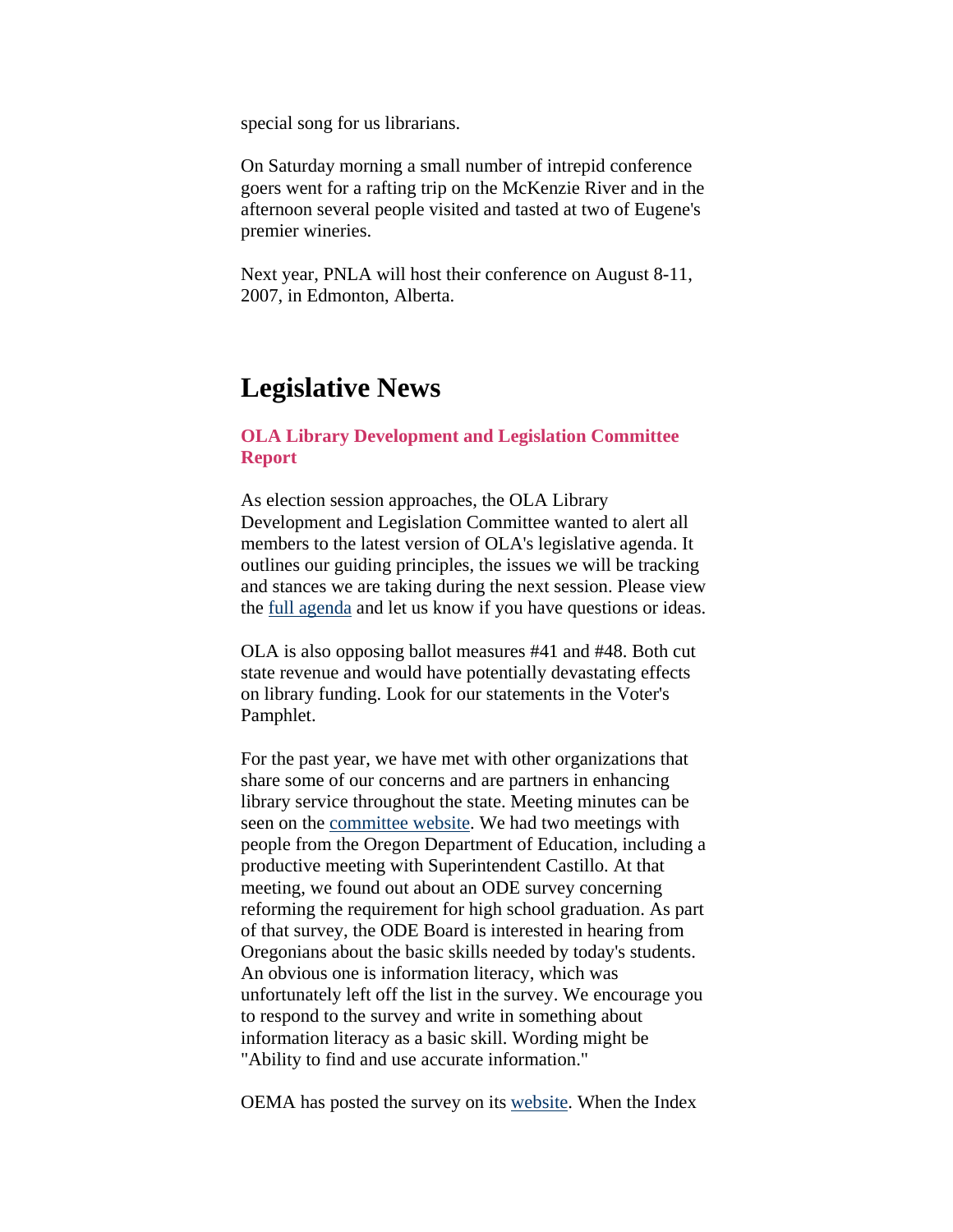<span id="page-6-0"></span>of documents opens up, choose either the DOC version Phase I Questionnaire or the TXT (Rich Text Format version). ODE may eventually put it up as a web survey. We'll let you know if that happens. In the meantime, let ODE hear from the library community. You can send your completed survey to [Crystal Weber](mailto:Crystal.Weber@state.or.us) or [Gene Evans](mailto:Gene.Evans@state.or.us) at the Department of Education.

Finally, we would like to thank our outgoing committee members, Carolyn Rawles-Heiser and Curtis Kiefer, both of Corvallis Public Library, for their outstanding contribution to the committee's work. THANKS!

# **Happenings**

#### **Oregon Historical Society Research Library Workshops**

The Oregon Historical Society Research Library staff are offering four workshops designed for laypersons. "Using the Internet for Genealogy Research" focuses on how to use special genealogy search Engines. "Preserve Your Family's Archives" teaches how to preserve many types of paper-based materials. "Preserving and Identifying Family Photographs" will include information on archiving photo prints as well as slides and negatives. The "Archives Roadshow" provides an opportunity to talk with archivists about the historic value of your personal documents.

- Using the Internet for Genealogy Research Tuesday, September 12 / 9:00 - 11:30 am
- Preserve Your Family's Archives Tuesday, October 10 / 9:30 - 11:30 am
- Preserving and Identifying Family Photographs Tuesday, November 14 / 9:30 - 11:30 am
- Archives Roadshow Tuesday, December 12 / 9:30 am -12:00 pm

Workshop fee ranges from \$10 to \$30, and reservations are required. To reserve a space call Caroline Hixson at 503-306- 5296.

#### **Fundraising and Promoting Cultural Collections**

The Conservation Center for Art and Historic Artifacts is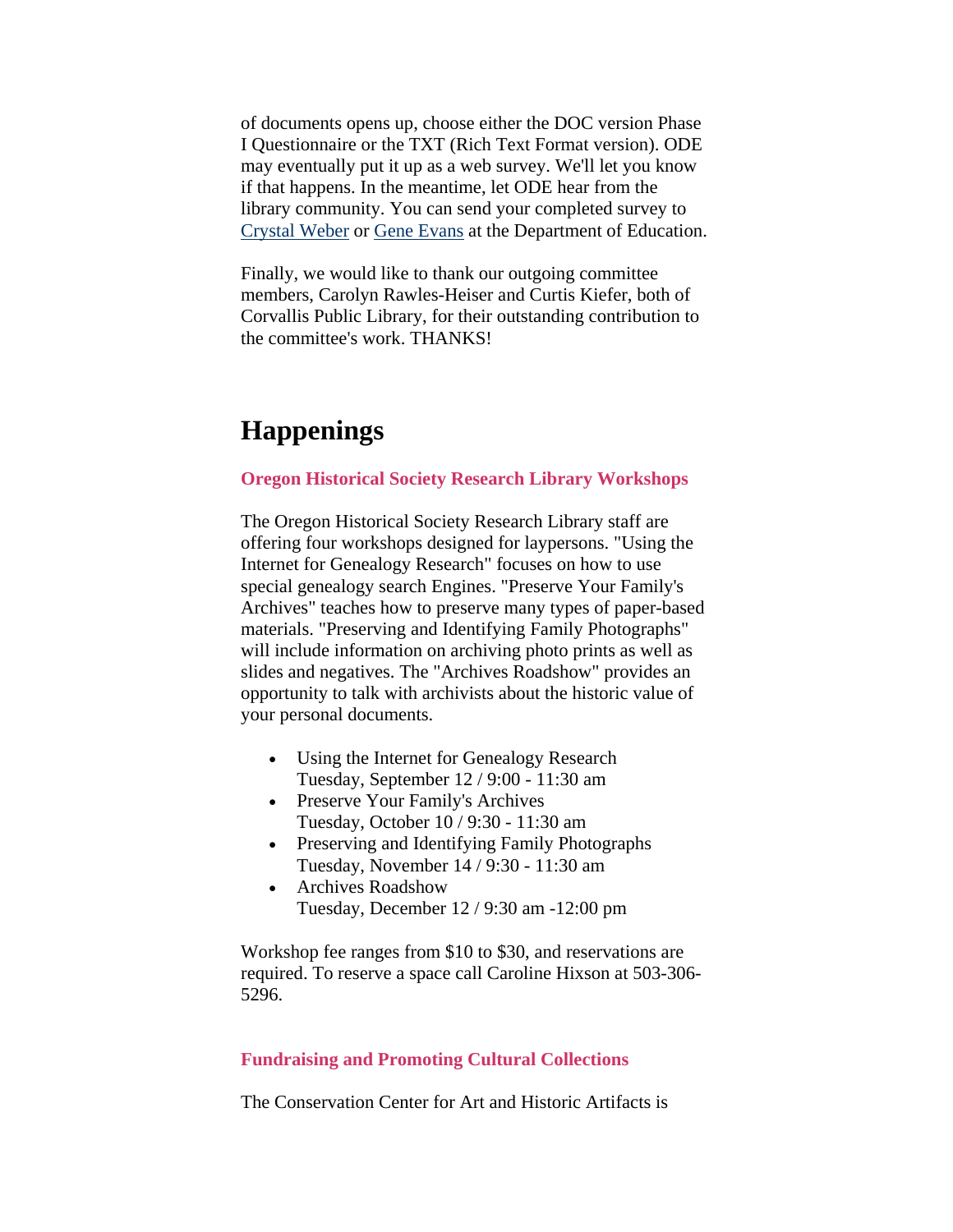presenting two workshops in partnership with the Portland Area Library System (PORTALS) and OCLC Western Service Center, Digital & Preservation Services Program.

"Fundraising for Preservation and Conservation" will be held on Thursday, October 12, 2006. This workshop focuses on the special needs of your special collections. In order to provide optimum care for your collections, should you invest in planning? In stabilizing the environment? In cataloging and describing? In digitization? Or in conservation treatment? Often, the honest answer is "all of the above," but since this broad response can lead to paralysis, it is important to identify a starting place. One key to moving ahead is the development of a funding strategy for preservation.

On the federal level, funding sources are available to move your cultural organization ahead with preservation initiatives. These federal grants can leverage other donations, bringing more money and attention to your collections while ensuring that the treasures in your special collections will be available for the appreciation of future generations.

Through thoughtful planning and effective grant writing, your organization can be competitive in applying for high-profile federal grants. This workshop will examine the planning process that reviewers want to see in place and the components that make a grant request compelling. Examples will be drawn from success stories at museums, libraries, and archives.

"Telling the Story: Promoting Cultural Collections" will be held on Friday, October 13, 2006. This workshop will focus on strategies for museum, archives, and library professionals to effectively use marketing and public relations to tell the stories of their collections throughout the year, and not just during special exhibitions. It will present the basic components of a public relations program, examine strategies that have worked for other institutions, and tackle some challenging situations drawn from the audience. In addition, a panel of museum professionals will be on hand to share their personal success stories.

#### SPEAKERS:

Lee Price, Director of Development at the Conservation Center for Art and Historic Artifacts, has worked as a fundraising and marketing consultant for many regional and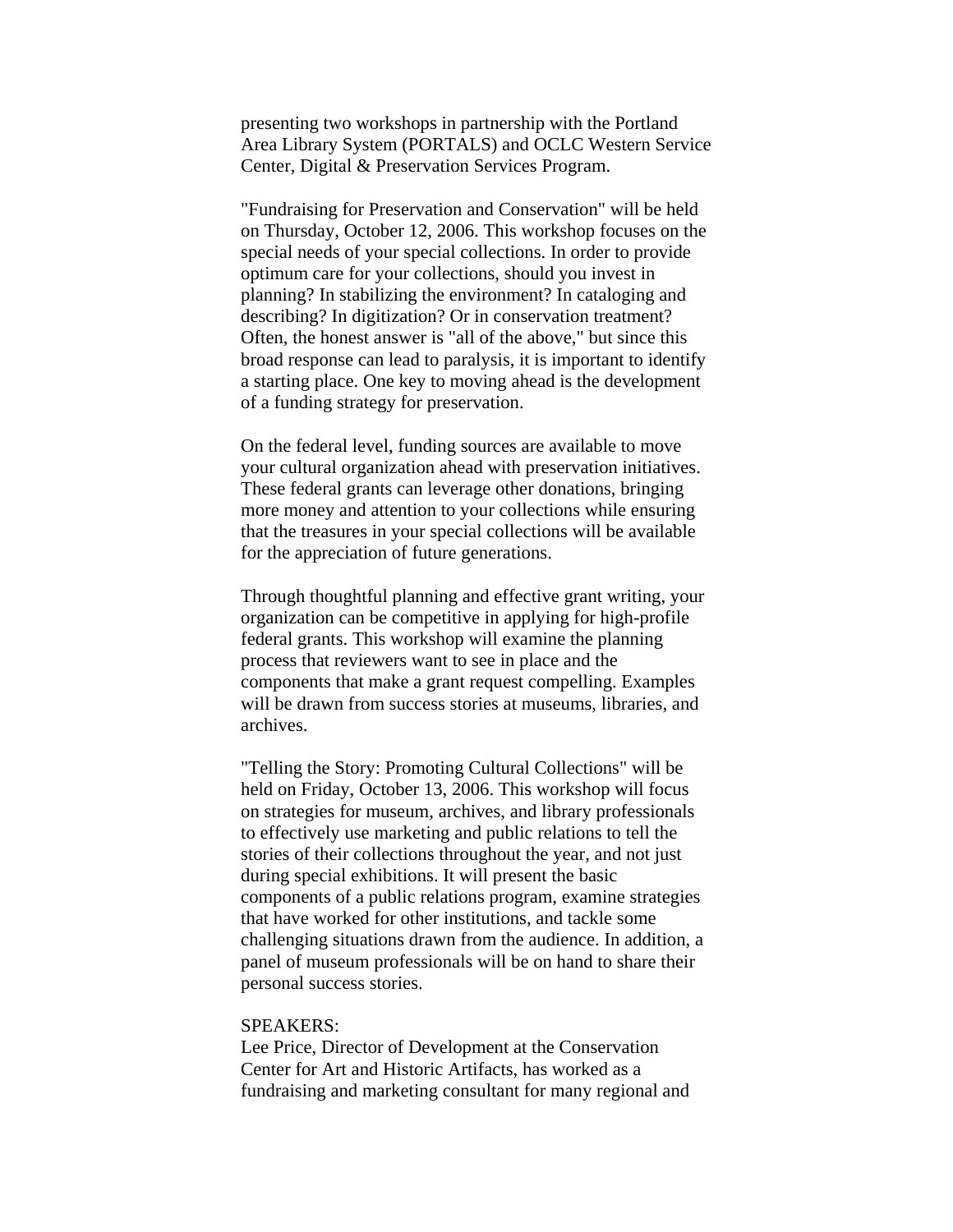national cultural institutions. Over the past 18 years, he has helped to raise over \$30 million in federal, state, and private funding for nonprofit organizations. He has written successful grant requests for preservation funding from the Institute for Museum and Library Services, the National Endowment for the Humanities, the National Endowment for the Arts, the Pennsylvania Historical and Museum Commission, and Save America's Treasures.

Keltie Hawkins, Marketing and Communications Manager at the Conservation Center for Art and Historic Artifacts, has served as a key player in creating a newsletter for the Center, redesigning the Center's website, garnering increased press coverage, and producing a video in collaboration with WHYY, Philadelphia's local public television station, on the conservation treatment of John James Audubon's Birds of America. Before coming to the Center, she worked as a Marketing Assistant and as a Sales and Exhibits Coordinator at the Brookings Institution, as Marketing Associate at Counterpoint Press (Washington, DC), and as an Editor for Running Press in Philadelphia.

Both workshops will be held at: US Banks Room Central Library Multnomah County Library 801 SW 10th Avenue Portland, OR 9:00 AM - 9:30 AM - Registration and refreshments 9:30 AM - 4 PM - Workshop

Download the [workshop brochure and registration form](http://www.ccaha.org/workshop_cal.php) (may take a few moments). The registration deadline is Thursday, September 28, 2006. If you have special needs, please contact CCAHA three weeks prior to the workshop date so that accommodations can be made.

This workshop is partially subsidized through funding from the National Endowment for the Humanities.

For information about CCAHA, its programs and services, please visit the [website](http://www.ccaha.org/) or contact CCAHA's Preservation Services Office at 215.545.0613 or [email](mailto:ccaha@ccaha.org).